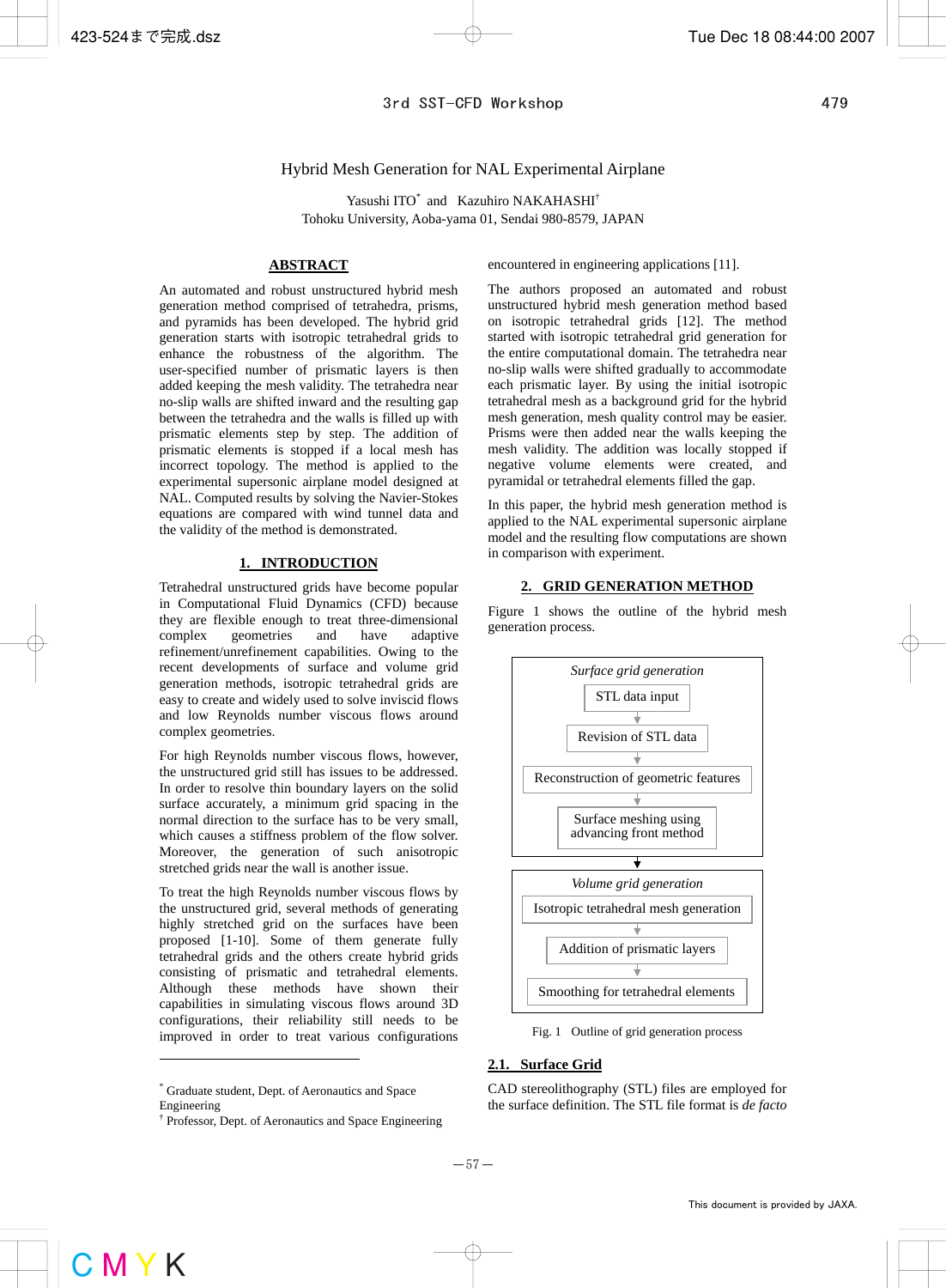standard in rapid prototyping, and its defined tessellated model is precise enough to use CFD grid generation. The direct advancing front method based on geometric features is employed to generate a surface grid [13]. This method is efficient and effective to generate fine surface meshes and have been demonstrated for various complex geometries [14].

# **2.2. Volume Grid**

The entire computational domain defined by the surface mesh is tessellated by isotropic tetrahedra [15]. Nowadays, techniques to generate unstructured grid has been well developed and any computational field about complex shapes can be automatically filled up with isotropic tetrahedral cells.

Prismatic layers are then added on the solid surface. The detailed process is discussed in Ref. 12. The generation of each prismatic layer is continued until the user specified number of layers is obtained. User inputs to generate prismatic layers are only three parameters: the number of the layers, an initial layer thickness near boundary wall, and a stretching factor. No user intervention is required during the process. From the isotropic tetrahedral mesh, each prismatic layer is added. First, the tetrahedra near no-slip walls are shifted in order to accommodate a prismatic layer. Second, the resulting space is checked. If there is locally not enough space to add prisms or negative volume elements are created, the addition of prisms is stopped there.

### **3. FLOW SOLVER**

The full Reynolds-averaged Navier-Stokes equations that retained the unsteady form were solved by a finite volume cell-vertex scheme. The Harten-Lax-van Leer-Einfeldt-Wada (HLLEW) Reimann solver [16] was used for the numerical flux computations. The Lower-Upper-Symmetric Gauss-Seidel (LU-SGS) implicit method [17] was used for time integration. A one-equation turbulence model by Goldberg and Ramakrishnan [18] was implemented to treat turbulent flows.

# **4. RESULT**

The volume mesh used here consisted of 1,055,846 nodes, 1,536,764 tetrahedra, 1,520,363 prisms and 20,129 pyramids. Figure 2 shows the hybrid mesh. Parameters for generating prismatic layers were as follows: the number of layers was 20, the initial layer thickness corresponded with  $0.05/\sqrt{Re}$  and the stretching factor was 1.2. The mesh consisted of 1,055,846 nodes, 1,536,764 tetrahedra, 1,520,363 prisms, 20,129 pyramids, 100,934 boundary triangles, and 11,606 boundary quadrangles. The CPU time to add the prismatic layers to the original tetrahedral mesh was about 20 minutes on a PC with a 1 GHz Pentium III processor, having 512 MB of memory.



Fig. 2 Hybrid mesh: (a) cross-flow cross section at  $x = 0.5l$ ; (b) spanwise cross section near the wing leading edge at 30% semi-span station; (c) the same section near the tailing edge

The Navier-Stokes equations were solved at a free-stream Mach number of 2.0, a unit Reynolds number based on meter of  $27.5 \times 10^6$  and angles of attack from  $-2.0^{\circ}$  to  $6.0^{\circ}$ . The CFD results were compared with the wind tunnel test data by NAL. They conducted wind tunnel tests using two different models: one was 8.5% scale full configuration model, and the other was 23.3% fuselage-wing configuration one. The latter model was tested in a different Reynolds number flow (a unit Reynolds number was  $21.1 \times 10^6$  at a free-stream Mach number of 2.0). The wind tunnel test model had a sting at its tail; accordingly aerodynamic coefficients were evaluated except for the sting in both the wind tunnel test and the CFD post processing.

Figure 3 shows the lift curve, the drag polar and the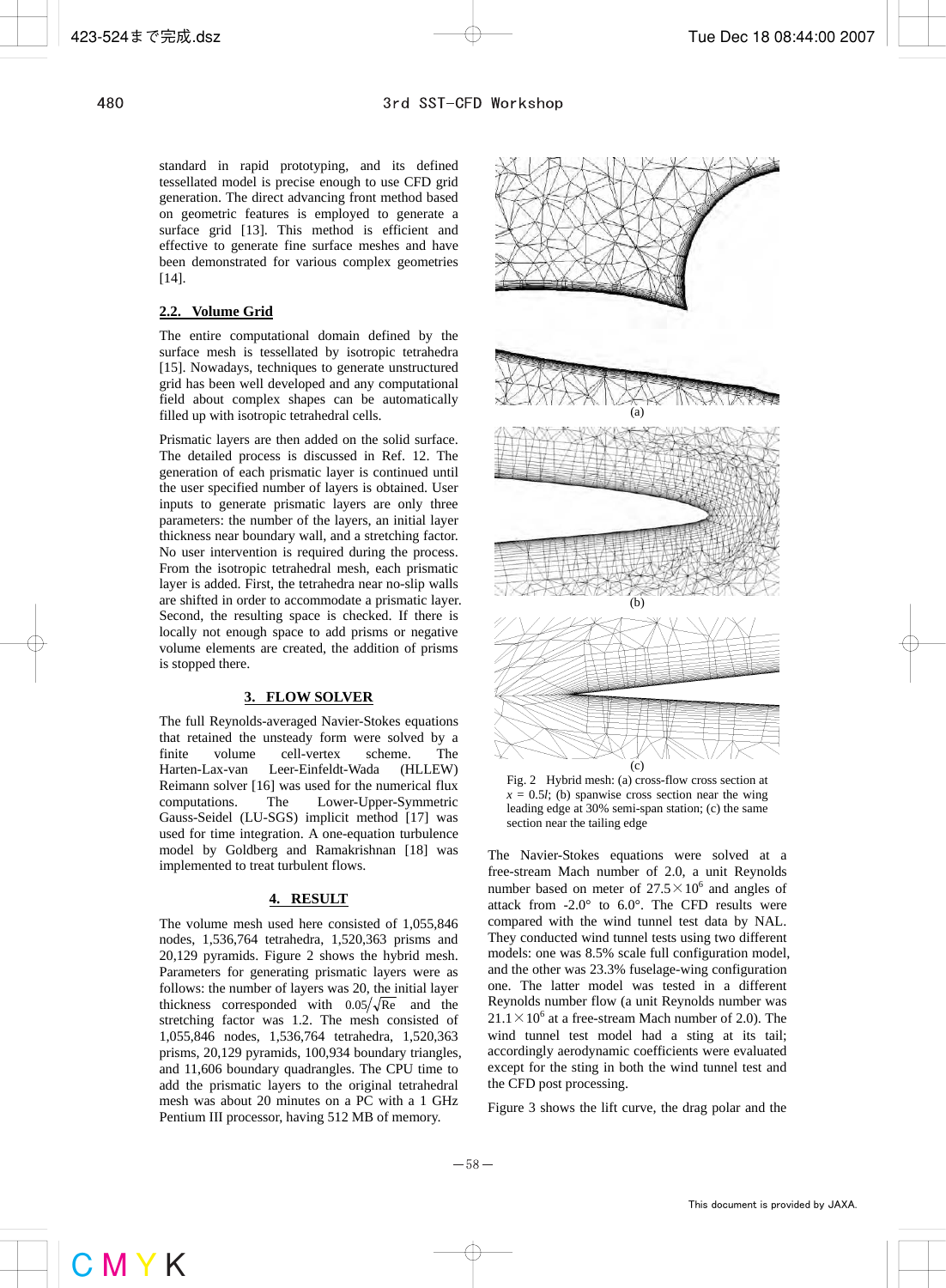pitching moment curve. The CFD result was compared with experiment using the 8.5% scale model. Although there were discrepancies in several drag counts at the low angle of attack region, good agreement was achieved. The chordwise pressure coefficient  $(C_p)$  distributions at 0%, 30 %, 50 % and 70 % semi-span stations are shown in Fig. 4 (0° angle of attack), Fig. 5 (2° angle of attack), and Fig. 6 (4° angle of attack). The distributions of the CFD result at the sharp corners such as the trailing edges of the wing and the vertical fin were not physically correct. The reason would come from the skewness of the prisms there as shown in Fig. 2d. This deficiency will be addressed in future.







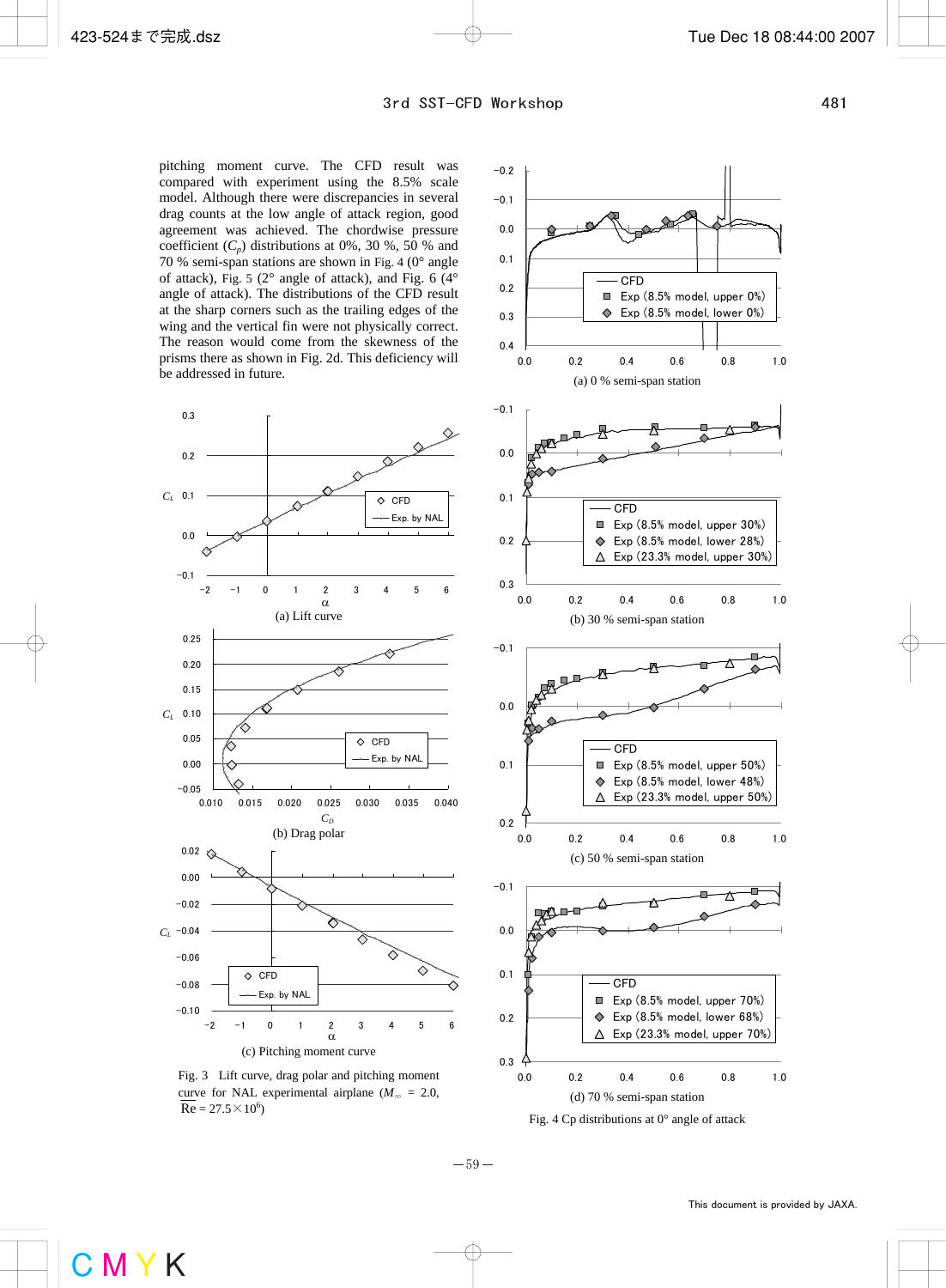